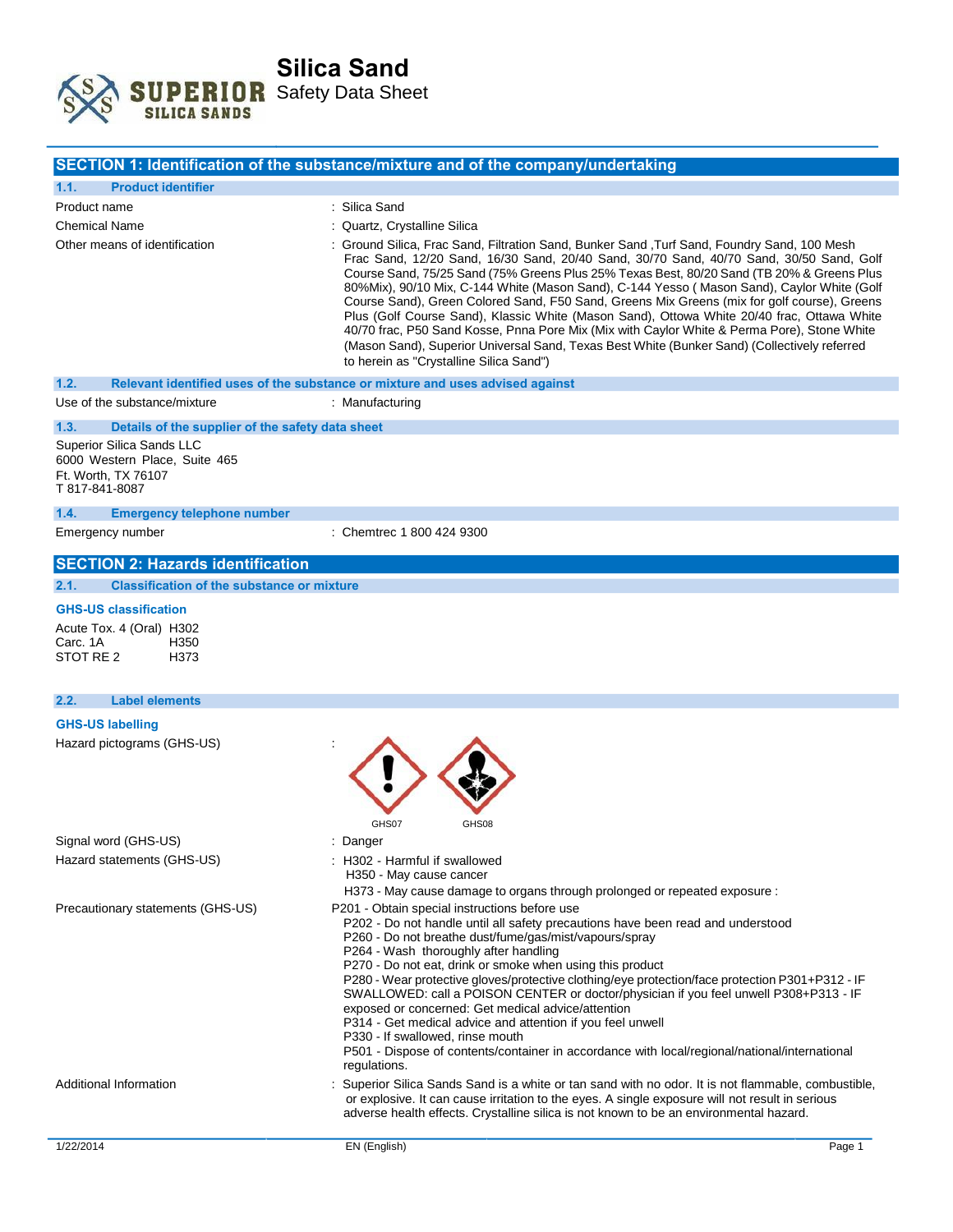# **Silica Sand**

Safety Data Sheet

| <b>Other hazards</b><br>No additional information available<br>2.4.<br><b>Unknown acute toxicity (GHS-US)</b><br>No data available<br><b>SECTION 3: Composition/information on ingredients</b><br><b>Substances</b><br><b>Mixture</b><br>$\frac{9}{6}$<br><b>Product identifier</b><br><b>GHS-US classification</b><br>Name<br>$90 - 99.9$<br>Quartz<br>(CAS No) 14808-60-7<br>Acute Tox. 4 (Oral), H302<br>Carc. 1A, H350<br>STOT RE2, H373<br><b>Description of first aid measures</b><br>: Remove source of contamination or move victim to fresh air. Seek medical attention if necessary.<br>If breathing has stopped, give artificial respiration. If high airborne concentrations are present,<br>take proper precautions to ensure your own safety before attempting rescue. :<br>Wash with soap and water. Seek medical attention if irritation persists.<br>First-aid measures after eye contact<br>: Quickly and gently blot or brush away sand. Do not rub eyes. Do not attempt to manually remove<br>material stuck to the eye(s). Immediately flush eyes with lukewarm, gently flowing water for at<br>least 15 minutes or until the sand is removed, while holding the eyelid(s) open. Occasionally lift<br>eyelids to ensure thorough rinsing. Beyond flushing, do not attempt to remove material from<br>eyes. Seek medical attention immediately.<br>: Never give anything by mouth if the victim is rapidly losing consciousness, or is unconscious or<br>convulsing. Have victim rinse mouth thoroughly with water. If irritation or discomfort occurs,<br>obtain medical advice immediately.<br>Most important symptoms and effects, both acute and delayed<br>Symptoms/injuries after inhalation<br>: a. Silicosis: Respirable crystalline silica (quartz) can cause silicosis, a fibrosis (scarring) of the lungs.<br>Silicosis may be progressive; it may lead to disability and death.<br>b. Lung Cancer: Crystalline silica (quartz) inhaled from occupational sources is classified as<br>carcinogenic to humans.<br>c. Tuberculosis: Silicosis increases the risk of tuberculosis.<br>d. Autoimmune and Chronic Kidney Diseases: Some studies show excess numbers of cases of<br>scleroderma, connective tissue disorders, lupus, rheumatoid arthritis, chronic kidney diseases and<br>end-stage kidney disease in workers exposed to respirable crystalline silica.<br>e. Non-Malignant Respiratory Diseases (other than silicosis): Some studies show an increased<br>incidence in chronic bronchitis and emphysema in workers exposed to respirable crystalline silica.<br>Symptoms/injuries after skin contact<br>: Contact may cause dryness or moderate skin irritation.<br>Symptoms/injuries after eye contact<br>: May cause moderate to severe irritation of the eyes, including discomfort, pain, redness and swelling. :<br>May be harmful if swallowed.<br>Symptoms/injuries after ingestion<br><b>Acute Effects</b><br>: One form of silicosis, Acute Silicosis, can occur with exposures to very high concentrations of<br>respirable crystalline silica over a very short time period, sometimes as short as 6 months. The<br>symptoms of acute silicosis include (but are not limited to) progressive shortness of breath, fever,<br>cough and weight loss. Acute silicosis is fatal. |                                        |  |  |
|-----------------------------------------------------------------------------------------------------------------------------------------------------------------------------------------------------------------------------------------------------------------------------------------------------------------------------------------------------------------------------------------------------------------------------------------------------------------------------------------------------------------------------------------------------------------------------------------------------------------------------------------------------------------------------------------------------------------------------------------------------------------------------------------------------------------------------------------------------------------------------------------------------------------------------------------------------------------------------------------------------------------------------------------------------------------------------------------------------------------------------------------------------------------------------------------------------------------------------------------------------------------------------------------------------------------------------------------------------------------------------------------------------------------------------------------------------------------------------------------------------------------------------------------------------------------------------------------------------------------------------------------------------------------------------------------------------------------------------------------------------------------------------------------------------------------------------------------------------------------------------------------------------------------------------------------------------------------------------------------------------------------------------------------------------------------------------------------------------------------------------------------------------------------------------------------------------------------------------------------------------------------------------------------------------------------------------------------------------------------------------------------------------------------------------------------------------------------------------------------------------------------------------------------------------------------------------------------------------------------------------------------------------------------------------------------------------------------------------------------------------------------------------------------------------------------------------------------------------------------------------------------------------------------------------------------------------------------------------------------------------------------------------------------------------------------------------------------------------------------------------------------------------------------------------------------------------------------------------------------------------------------------------------------------------------------------------------|----------------------------------------|--|--|
|                                                                                                                                                                                                                                                                                                                                                                                                                                                                                                                                                                                                                                                                                                                                                                                                                                                                                                                                                                                                                                                                                                                                                                                                                                                                                                                                                                                                                                                                                                                                                                                                                                                                                                                                                                                                                                                                                                                                                                                                                                                                                                                                                                                                                                                                                                                                                                                                                                                                                                                                                                                                                                                                                                                                                                                                                                                                                                                                                                                                                                                                                                                                                                                                                                                                                                                                   | 2.3.                                   |  |  |
|                                                                                                                                                                                                                                                                                                                                                                                                                                                                                                                                                                                                                                                                                                                                                                                                                                                                                                                                                                                                                                                                                                                                                                                                                                                                                                                                                                                                                                                                                                                                                                                                                                                                                                                                                                                                                                                                                                                                                                                                                                                                                                                                                                                                                                                                                                                                                                                                                                                                                                                                                                                                                                                                                                                                                                                                                                                                                                                                                                                                                                                                                                                                                                                                                                                                                                                                   |                                        |  |  |
|                                                                                                                                                                                                                                                                                                                                                                                                                                                                                                                                                                                                                                                                                                                                                                                                                                                                                                                                                                                                                                                                                                                                                                                                                                                                                                                                                                                                                                                                                                                                                                                                                                                                                                                                                                                                                                                                                                                                                                                                                                                                                                                                                                                                                                                                                                                                                                                                                                                                                                                                                                                                                                                                                                                                                                                                                                                                                                                                                                                                                                                                                                                                                                                                                                                                                                                                   |                                        |  |  |
|                                                                                                                                                                                                                                                                                                                                                                                                                                                                                                                                                                                                                                                                                                                                                                                                                                                                                                                                                                                                                                                                                                                                                                                                                                                                                                                                                                                                                                                                                                                                                                                                                                                                                                                                                                                                                                                                                                                                                                                                                                                                                                                                                                                                                                                                                                                                                                                                                                                                                                                                                                                                                                                                                                                                                                                                                                                                                                                                                                                                                                                                                                                                                                                                                                                                                                                                   |                                        |  |  |
|                                                                                                                                                                                                                                                                                                                                                                                                                                                                                                                                                                                                                                                                                                                                                                                                                                                                                                                                                                                                                                                                                                                                                                                                                                                                                                                                                                                                                                                                                                                                                                                                                                                                                                                                                                                                                                                                                                                                                                                                                                                                                                                                                                                                                                                                                                                                                                                                                                                                                                                                                                                                                                                                                                                                                                                                                                                                                                                                                                                                                                                                                                                                                                                                                                                                                                                                   |                                        |  |  |
|                                                                                                                                                                                                                                                                                                                                                                                                                                                                                                                                                                                                                                                                                                                                                                                                                                                                                                                                                                                                                                                                                                                                                                                                                                                                                                                                                                                                                                                                                                                                                                                                                                                                                                                                                                                                                                                                                                                                                                                                                                                                                                                                                                                                                                                                                                                                                                                                                                                                                                                                                                                                                                                                                                                                                                                                                                                                                                                                                                                                                                                                                                                                                                                                                                                                                                                                   | 3.1.                                   |  |  |
|                                                                                                                                                                                                                                                                                                                                                                                                                                                                                                                                                                                                                                                                                                                                                                                                                                                                                                                                                                                                                                                                                                                                                                                                                                                                                                                                                                                                                                                                                                                                                                                                                                                                                                                                                                                                                                                                                                                                                                                                                                                                                                                                                                                                                                                                                                                                                                                                                                                                                                                                                                                                                                                                                                                                                                                                                                                                                                                                                                                                                                                                                                                                                                                                                                                                                                                                   | Not applicable                         |  |  |
|                                                                                                                                                                                                                                                                                                                                                                                                                                                                                                                                                                                                                                                                                                                                                                                                                                                                                                                                                                                                                                                                                                                                                                                                                                                                                                                                                                                                                                                                                                                                                                                                                                                                                                                                                                                                                                                                                                                                                                                                                                                                                                                                                                                                                                                                                                                                                                                                                                                                                                                                                                                                                                                                                                                                                                                                                                                                                                                                                                                                                                                                                                                                                                                                                                                                                                                                   | Full text of H-phrases: see section 16 |  |  |
|                                                                                                                                                                                                                                                                                                                                                                                                                                                                                                                                                                                                                                                                                                                                                                                                                                                                                                                                                                                                                                                                                                                                                                                                                                                                                                                                                                                                                                                                                                                                                                                                                                                                                                                                                                                                                                                                                                                                                                                                                                                                                                                                                                                                                                                                                                                                                                                                                                                                                                                                                                                                                                                                                                                                                                                                                                                                                                                                                                                                                                                                                                                                                                                                                                                                                                                                   | 3.2.                                   |  |  |
|                                                                                                                                                                                                                                                                                                                                                                                                                                                                                                                                                                                                                                                                                                                                                                                                                                                                                                                                                                                                                                                                                                                                                                                                                                                                                                                                                                                                                                                                                                                                                                                                                                                                                                                                                                                                                                                                                                                                                                                                                                                                                                                                                                                                                                                                                                                                                                                                                                                                                                                                                                                                                                                                                                                                                                                                                                                                                                                                                                                                                                                                                                                                                                                                                                                                                                                                   |                                        |  |  |
|                                                                                                                                                                                                                                                                                                                                                                                                                                                                                                                                                                                                                                                                                                                                                                                                                                                                                                                                                                                                                                                                                                                                                                                                                                                                                                                                                                                                                                                                                                                                                                                                                                                                                                                                                                                                                                                                                                                                                                                                                                                                                                                                                                                                                                                                                                                                                                                                                                                                                                                                                                                                                                                                                                                                                                                                                                                                                                                                                                                                                                                                                                                                                                                                                                                                                                                                   |                                        |  |  |
|                                                                                                                                                                                                                                                                                                                                                                                                                                                                                                                                                                                                                                                                                                                                                                                                                                                                                                                                                                                                                                                                                                                                                                                                                                                                                                                                                                                                                                                                                                                                                                                                                                                                                                                                                                                                                                                                                                                                                                                                                                                                                                                                                                                                                                                                                                                                                                                                                                                                                                                                                                                                                                                                                                                                                                                                                                                                                                                                                                                                                                                                                                                                                                                                                                                                                                                                   |                                        |  |  |
|                                                                                                                                                                                                                                                                                                                                                                                                                                                                                                                                                                                                                                                                                                                                                                                                                                                                                                                                                                                                                                                                                                                                                                                                                                                                                                                                                                                                                                                                                                                                                                                                                                                                                                                                                                                                                                                                                                                                                                                                                                                                                                                                                                                                                                                                                                                                                                                                                                                                                                                                                                                                                                                                                                                                                                                                                                                                                                                                                                                                                                                                                                                                                                                                                                                                                                                                   |                                        |  |  |
|                                                                                                                                                                                                                                                                                                                                                                                                                                                                                                                                                                                                                                                                                                                                                                                                                                                                                                                                                                                                                                                                                                                                                                                                                                                                                                                                                                                                                                                                                                                                                                                                                                                                                                                                                                                                                                                                                                                                                                                                                                                                                                                                                                                                                                                                                                                                                                                                                                                                                                                                                                                                                                                                                                                                                                                                                                                                                                                                                                                                                                                                                                                                                                                                                                                                                                                                   | <b>SECTION 4: First aid measures</b>   |  |  |
|                                                                                                                                                                                                                                                                                                                                                                                                                                                                                                                                                                                                                                                                                                                                                                                                                                                                                                                                                                                                                                                                                                                                                                                                                                                                                                                                                                                                                                                                                                                                                                                                                                                                                                                                                                                                                                                                                                                                                                                                                                                                                                                                                                                                                                                                                                                                                                                                                                                                                                                                                                                                                                                                                                                                                                                                                                                                                                                                                                                                                                                                                                                                                                                                                                                                                                                                   | 4.1.                                   |  |  |
|                                                                                                                                                                                                                                                                                                                                                                                                                                                                                                                                                                                                                                                                                                                                                                                                                                                                                                                                                                                                                                                                                                                                                                                                                                                                                                                                                                                                                                                                                                                                                                                                                                                                                                                                                                                                                                                                                                                                                                                                                                                                                                                                                                                                                                                                                                                                                                                                                                                                                                                                                                                                                                                                                                                                                                                                                                                                                                                                                                                                                                                                                                                                                                                                                                                                                                                                   | First-aid measures after inhalation    |  |  |
|                                                                                                                                                                                                                                                                                                                                                                                                                                                                                                                                                                                                                                                                                                                                                                                                                                                                                                                                                                                                                                                                                                                                                                                                                                                                                                                                                                                                                                                                                                                                                                                                                                                                                                                                                                                                                                                                                                                                                                                                                                                                                                                                                                                                                                                                                                                                                                                                                                                                                                                                                                                                                                                                                                                                                                                                                                                                                                                                                                                                                                                                                                                                                                                                                                                                                                                                   |                                        |  |  |
|                                                                                                                                                                                                                                                                                                                                                                                                                                                                                                                                                                                                                                                                                                                                                                                                                                                                                                                                                                                                                                                                                                                                                                                                                                                                                                                                                                                                                                                                                                                                                                                                                                                                                                                                                                                                                                                                                                                                                                                                                                                                                                                                                                                                                                                                                                                                                                                                                                                                                                                                                                                                                                                                                                                                                                                                                                                                                                                                                                                                                                                                                                                                                                                                                                                                                                                                   | First-aid measures after skin contact  |  |  |
|                                                                                                                                                                                                                                                                                                                                                                                                                                                                                                                                                                                                                                                                                                                                                                                                                                                                                                                                                                                                                                                                                                                                                                                                                                                                                                                                                                                                                                                                                                                                                                                                                                                                                                                                                                                                                                                                                                                                                                                                                                                                                                                                                                                                                                                                                                                                                                                                                                                                                                                                                                                                                                                                                                                                                                                                                                                                                                                                                                                                                                                                                                                                                                                                                                                                                                                                   |                                        |  |  |
|                                                                                                                                                                                                                                                                                                                                                                                                                                                                                                                                                                                                                                                                                                                                                                                                                                                                                                                                                                                                                                                                                                                                                                                                                                                                                                                                                                                                                                                                                                                                                                                                                                                                                                                                                                                                                                                                                                                                                                                                                                                                                                                                                                                                                                                                                                                                                                                                                                                                                                                                                                                                                                                                                                                                                                                                                                                                                                                                                                                                                                                                                                                                                                                                                                                                                                                                   |                                        |  |  |
|                                                                                                                                                                                                                                                                                                                                                                                                                                                                                                                                                                                                                                                                                                                                                                                                                                                                                                                                                                                                                                                                                                                                                                                                                                                                                                                                                                                                                                                                                                                                                                                                                                                                                                                                                                                                                                                                                                                                                                                                                                                                                                                                                                                                                                                                                                                                                                                                                                                                                                                                                                                                                                                                                                                                                                                                                                                                                                                                                                                                                                                                                                                                                                                                                                                                                                                                   |                                        |  |  |
|                                                                                                                                                                                                                                                                                                                                                                                                                                                                                                                                                                                                                                                                                                                                                                                                                                                                                                                                                                                                                                                                                                                                                                                                                                                                                                                                                                                                                                                                                                                                                                                                                                                                                                                                                                                                                                                                                                                                                                                                                                                                                                                                                                                                                                                                                                                                                                                                                                                                                                                                                                                                                                                                                                                                                                                                                                                                                                                                                                                                                                                                                                                                                                                                                                                                                                                                   |                                        |  |  |
|                                                                                                                                                                                                                                                                                                                                                                                                                                                                                                                                                                                                                                                                                                                                                                                                                                                                                                                                                                                                                                                                                                                                                                                                                                                                                                                                                                                                                                                                                                                                                                                                                                                                                                                                                                                                                                                                                                                                                                                                                                                                                                                                                                                                                                                                                                                                                                                                                                                                                                                                                                                                                                                                                                                                                                                                                                                                                                                                                                                                                                                                                                                                                                                                                                                                                                                                   | First-aid measures after ingestion     |  |  |
|                                                                                                                                                                                                                                                                                                                                                                                                                                                                                                                                                                                                                                                                                                                                                                                                                                                                                                                                                                                                                                                                                                                                                                                                                                                                                                                                                                                                                                                                                                                                                                                                                                                                                                                                                                                                                                                                                                                                                                                                                                                                                                                                                                                                                                                                                                                                                                                                                                                                                                                                                                                                                                                                                                                                                                                                                                                                                                                                                                                                                                                                                                                                                                                                                                                                                                                                   |                                        |  |  |
|                                                                                                                                                                                                                                                                                                                                                                                                                                                                                                                                                                                                                                                                                                                                                                                                                                                                                                                                                                                                                                                                                                                                                                                                                                                                                                                                                                                                                                                                                                                                                                                                                                                                                                                                                                                                                                                                                                                                                                                                                                                                                                                                                                                                                                                                                                                                                                                                                                                                                                                                                                                                                                                                                                                                                                                                                                                                                                                                                                                                                                                                                                                                                                                                                                                                                                                                   |                                        |  |  |
|                                                                                                                                                                                                                                                                                                                                                                                                                                                                                                                                                                                                                                                                                                                                                                                                                                                                                                                                                                                                                                                                                                                                                                                                                                                                                                                                                                                                                                                                                                                                                                                                                                                                                                                                                                                                                                                                                                                                                                                                                                                                                                                                                                                                                                                                                                                                                                                                                                                                                                                                                                                                                                                                                                                                                                                                                                                                                                                                                                                                                                                                                                                                                                                                                                                                                                                                   | 4.2.                                   |  |  |
|                                                                                                                                                                                                                                                                                                                                                                                                                                                                                                                                                                                                                                                                                                                                                                                                                                                                                                                                                                                                                                                                                                                                                                                                                                                                                                                                                                                                                                                                                                                                                                                                                                                                                                                                                                                                                                                                                                                                                                                                                                                                                                                                                                                                                                                                                                                                                                                                                                                                                                                                                                                                                                                                                                                                                                                                                                                                                                                                                                                                                                                                                                                                                                                                                                                                                                                                   |                                        |  |  |
|                                                                                                                                                                                                                                                                                                                                                                                                                                                                                                                                                                                                                                                                                                                                                                                                                                                                                                                                                                                                                                                                                                                                                                                                                                                                                                                                                                                                                                                                                                                                                                                                                                                                                                                                                                                                                                                                                                                                                                                                                                                                                                                                                                                                                                                                                                                                                                                                                                                                                                                                                                                                                                                                                                                                                                                                                                                                                                                                                                                                                                                                                                                                                                                                                                                                                                                                   |                                        |  |  |
|                                                                                                                                                                                                                                                                                                                                                                                                                                                                                                                                                                                                                                                                                                                                                                                                                                                                                                                                                                                                                                                                                                                                                                                                                                                                                                                                                                                                                                                                                                                                                                                                                                                                                                                                                                                                                                                                                                                                                                                                                                                                                                                                                                                                                                                                                                                                                                                                                                                                                                                                                                                                                                                                                                                                                                                                                                                                                                                                                                                                                                                                                                                                                                                                                                                                                                                                   |                                        |  |  |
|                                                                                                                                                                                                                                                                                                                                                                                                                                                                                                                                                                                                                                                                                                                                                                                                                                                                                                                                                                                                                                                                                                                                                                                                                                                                                                                                                                                                                                                                                                                                                                                                                                                                                                                                                                                                                                                                                                                                                                                                                                                                                                                                                                                                                                                                                                                                                                                                                                                                                                                                                                                                                                                                                                                                                                                                                                                                                                                                                                                                                                                                                                                                                                                                                                                                                                                                   |                                        |  |  |
|                                                                                                                                                                                                                                                                                                                                                                                                                                                                                                                                                                                                                                                                                                                                                                                                                                                                                                                                                                                                                                                                                                                                                                                                                                                                                                                                                                                                                                                                                                                                                                                                                                                                                                                                                                                                                                                                                                                                                                                                                                                                                                                                                                                                                                                                                                                                                                                                                                                                                                                                                                                                                                                                                                                                                                                                                                                                                                                                                                                                                                                                                                                                                                                                                                                                                                                                   |                                        |  |  |
|                                                                                                                                                                                                                                                                                                                                                                                                                                                                                                                                                                                                                                                                                                                                                                                                                                                                                                                                                                                                                                                                                                                                                                                                                                                                                                                                                                                                                                                                                                                                                                                                                                                                                                                                                                                                                                                                                                                                                                                                                                                                                                                                                                                                                                                                                                                                                                                                                                                                                                                                                                                                                                                                                                                                                                                                                                                                                                                                                                                                                                                                                                                                                                                                                                                                                                                                   |                                        |  |  |
|                                                                                                                                                                                                                                                                                                                                                                                                                                                                                                                                                                                                                                                                                                                                                                                                                                                                                                                                                                                                                                                                                                                                                                                                                                                                                                                                                                                                                                                                                                                                                                                                                                                                                                                                                                                                                                                                                                                                                                                                                                                                                                                                                                                                                                                                                                                                                                                                                                                                                                                                                                                                                                                                                                                                                                                                                                                                                                                                                                                                                                                                                                                                                                                                                                                                                                                                   |                                        |  |  |
|                                                                                                                                                                                                                                                                                                                                                                                                                                                                                                                                                                                                                                                                                                                                                                                                                                                                                                                                                                                                                                                                                                                                                                                                                                                                                                                                                                                                                                                                                                                                                                                                                                                                                                                                                                                                                                                                                                                                                                                                                                                                                                                                                                                                                                                                                                                                                                                                                                                                                                                                                                                                                                                                                                                                                                                                                                                                                                                                                                                                                                                                                                                                                                                                                                                                                                                                   |                                        |  |  |
|                                                                                                                                                                                                                                                                                                                                                                                                                                                                                                                                                                                                                                                                                                                                                                                                                                                                                                                                                                                                                                                                                                                                                                                                                                                                                                                                                                                                                                                                                                                                                                                                                                                                                                                                                                                                                                                                                                                                                                                                                                                                                                                                                                                                                                                                                                                                                                                                                                                                                                                                                                                                                                                                                                                                                                                                                                                                                                                                                                                                                                                                                                                                                                                                                                                                                                                                   |                                        |  |  |
|                                                                                                                                                                                                                                                                                                                                                                                                                                                                                                                                                                                                                                                                                                                                                                                                                                                                                                                                                                                                                                                                                                                                                                                                                                                                                                                                                                                                                                                                                                                                                                                                                                                                                                                                                                                                                                                                                                                                                                                                                                                                                                                                                                                                                                                                                                                                                                                                                                                                                                                                                                                                                                                                                                                                                                                                                                                                                                                                                                                                                                                                                                                                                                                                                                                                                                                                   |                                        |  |  |
|                                                                                                                                                                                                                                                                                                                                                                                                                                                                                                                                                                                                                                                                                                                                                                                                                                                                                                                                                                                                                                                                                                                                                                                                                                                                                                                                                                                                                                                                                                                                                                                                                                                                                                                                                                                                                                                                                                                                                                                                                                                                                                                                                                                                                                                                                                                                                                                                                                                                                                                                                                                                                                                                                                                                                                                                                                                                                                                                                                                                                                                                                                                                                                                                                                                                                                                                   |                                        |  |  |
|                                                                                                                                                                                                                                                                                                                                                                                                                                                                                                                                                                                                                                                                                                                                                                                                                                                                                                                                                                                                                                                                                                                                                                                                                                                                                                                                                                                                                                                                                                                                                                                                                                                                                                                                                                                                                                                                                                                                                                                                                                                                                                                                                                                                                                                                                                                                                                                                                                                                                                                                                                                                                                                                                                                                                                                                                                                                                                                                                                                                                                                                                                                                                                                                                                                                                                                                   |                                        |  |  |
|                                                                                                                                                                                                                                                                                                                                                                                                                                                                                                                                                                                                                                                                                                                                                                                                                                                                                                                                                                                                                                                                                                                                                                                                                                                                                                                                                                                                                                                                                                                                                                                                                                                                                                                                                                                                                                                                                                                                                                                                                                                                                                                                                                                                                                                                                                                                                                                                                                                                                                                                                                                                                                                                                                                                                                                                                                                                                                                                                                                                                                                                                                                                                                                                                                                                                                                                   |                                        |  |  |
|                                                                                                                                                                                                                                                                                                                                                                                                                                                                                                                                                                                                                                                                                                                                                                                                                                                                                                                                                                                                                                                                                                                                                                                                                                                                                                                                                                                                                                                                                                                                                                                                                                                                                                                                                                                                                                                                                                                                                                                                                                                                                                                                                                                                                                                                                                                                                                                                                                                                                                                                                                                                                                                                                                                                                                                                                                                                                                                                                                                                                                                                                                                                                                                                                                                                                                                                   |                                        |  |  |
|                                                                                                                                                                                                                                                                                                                                                                                                                                                                                                                                                                                                                                                                                                                                                                                                                                                                                                                                                                                                                                                                                                                                                                                                                                                                                                                                                                                                                                                                                                                                                                                                                                                                                                                                                                                                                                                                                                                                                                                                                                                                                                                                                                                                                                                                                                                                                                                                                                                                                                                                                                                                                                                                                                                                                                                                                                                                                                                                                                                                                                                                                                                                                                                                                                                                                                                                   |                                        |  |  |
|                                                                                                                                                                                                                                                                                                                                                                                                                                                                                                                                                                                                                                                                                                                                                                                                                                                                                                                                                                                                                                                                                                                                                                                                                                                                                                                                                                                                                                                                                                                                                                                                                                                                                                                                                                                                                                                                                                                                                                                                                                                                                                                                                                                                                                                                                                                                                                                                                                                                                                                                                                                                                                                                                                                                                                                                                                                                                                                                                                                                                                                                                                                                                                                                                                                                                                                                   |                                        |  |  |
|                                                                                                                                                                                                                                                                                                                                                                                                                                                                                                                                                                                                                                                                                                                                                                                                                                                                                                                                                                                                                                                                                                                                                                                                                                                                                                                                                                                                                                                                                                                                                                                                                                                                                                                                                                                                                                                                                                                                                                                                                                                                                                                                                                                                                                                                                                                                                                                                                                                                                                                                                                                                                                                                                                                                                                                                                                                                                                                                                                                                                                                                                                                                                                                                                                                                                                                                   |                                        |  |  |
|                                                                                                                                                                                                                                                                                                                                                                                                                                                                                                                                                                                                                                                                                                                                                                                                                                                                                                                                                                                                                                                                                                                                                                                                                                                                                                                                                                                                                                                                                                                                                                                                                                                                                                                                                                                                                                                                                                                                                                                                                                                                                                                                                                                                                                                                                                                                                                                                                                                                                                                                                                                                                                                                                                                                                                                                                                                                                                                                                                                                                                                                                                                                                                                                                                                                                                                                   |                                        |  |  |
|                                                                                                                                                                                                                                                                                                                                                                                                                                                                                                                                                                                                                                                                                                                                                                                                                                                                                                                                                                                                                                                                                                                                                                                                                                                                                                                                                                                                                                                                                                                                                                                                                                                                                                                                                                                                                                                                                                                                                                                                                                                                                                                                                                                                                                                                                                                                                                                                                                                                                                                                                                                                                                                                                                                                                                                                                                                                                                                                                                                                                                                                                                                                                                                                                                                                                                                                   |                                        |  |  |
| : The adverse health effects -- lung disease, silicosis, cancer, autoimmune disease, tuberculosis, and<br>nephrotoxicity -- are chronic effects.                                                                                                                                                                                                                                                                                                                                                                                                                                                                                                                                                                                                                                                                                                                                                                                                                                                                                                                                                                                                                                                                                                                                                                                                                                                                                                                                                                                                                                                                                                                                                                                                                                                                                                                                                                                                                                                                                                                                                                                                                                                                                                                                                                                                                                                                                                                                                                                                                                                                                                                                                                                                                                                                                                                                                                                                                                                                                                                                                                                                                                                                                                                                                                                  | <b>Chronic Effects</b>                 |  |  |
|                                                                                                                                                                                                                                                                                                                                                                                                                                                                                                                                                                                                                                                                                                                                                                                                                                                                                                                                                                                                                                                                                                                                                                                                                                                                                                                                                                                                                                                                                                                                                                                                                                                                                                                                                                                                                                                                                                                                                                                                                                                                                                                                                                                                                                                                                                                                                                                                                                                                                                                                                                                                                                                                                                                                                                                                                                                                                                                                                                                                                                                                                                                                                                                                                                                                                                                                   |                                        |  |  |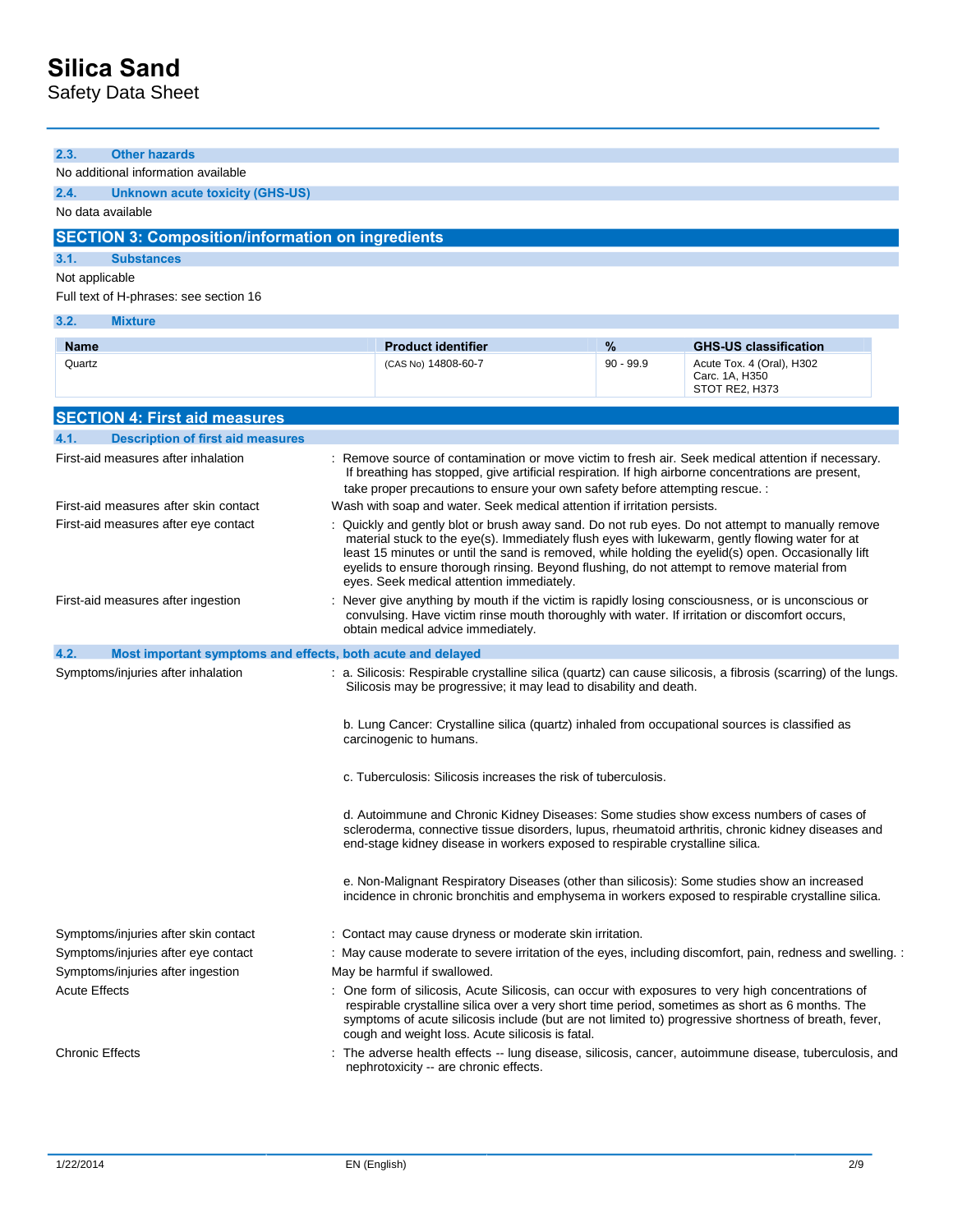# **Silica Sand**

Safety Data Sheet

| Signs and Symptoms of Exposure                                                                                                       | : There are generally no signs or symptoms of exposure to crystalline silica (quartz). Often, chronic<br>silicosis has no symptoms. The symptoms of chronic silicosis, if present, are shortness of breath,<br>wheezing, cough and sputum production. The symptoms of acute silicosis are the same as those<br>associated with chronic silicosis; additionally, weight loss and fever may also occur. The symptoms of<br>scleroderma include thickening and stiffness of the skin, particularly in the fingers, shortness of breath,<br>difficulty swallowing and joint problems. |
|--------------------------------------------------------------------------------------------------------------------------------------|-----------------------------------------------------------------------------------------------------------------------------------------------------------------------------------------------------------------------------------------------------------------------------------------------------------------------------------------------------------------------------------------------------------------------------------------------------------------------------------------------------------------------------------------------------------------------------------|
| Medical Conditions Aggravated by Exposure                                                                                            | : The condition of individuals with lung disease (e.g., bronchitis, emphysema, chronic obstructive<br>pulmonary disease) can be aggravated by exposure.                                                                                                                                                                                                                                                                                                                                                                                                                           |
| 4.3.                                                                                                                                 | Indication of any immediate medical attention and special treatment needed                                                                                                                                                                                                                                                                                                                                                                                                                                                                                                        |
| No additional information available                                                                                                  |                                                                                                                                                                                                                                                                                                                                                                                                                                                                                                                                                                                   |
| <b>SECTION 5: Firefighting measures</b>                                                                                              |                                                                                                                                                                                                                                                                                                                                                                                                                                                                                                                                                                                   |
| 5.1.<br><b>Extinguishing media</b>                                                                                                   |                                                                                                                                                                                                                                                                                                                                                                                                                                                                                                                                                                                   |
| Suitable extinguishing media                                                                                                         | : Use extinguishing media appropriate for surrounding fire.                                                                                                                                                                                                                                                                                                                                                                                                                                                                                                                       |
| Unsuitable extinguishing media                                                                                                       | : None.                                                                                                                                                                                                                                                                                                                                                                                                                                                                                                                                                                           |
| 5.2.<br>Special hazards arising from the substance or mixture                                                                        |                                                                                                                                                                                                                                                                                                                                                                                                                                                                                                                                                                                   |
| Fire hazard                                                                                                                          | : None known.                                                                                                                                                                                                                                                                                                                                                                                                                                                                                                                                                                     |
| <b>Explosion hazard</b>                                                                                                              | : None known.                                                                                                                                                                                                                                                                                                                                                                                                                                                                                                                                                                     |
| Reactivity                                                                                                                           | : None.                                                                                                                                                                                                                                                                                                                                                                                                                                                                                                                                                                           |
| 5.3.<br><b>Advice for firefighters</b>                                                                                               |                                                                                                                                                                                                                                                                                                                                                                                                                                                                                                                                                                                   |
| Protection during firefighting                                                                                                       | : Firefighters should wear full protective gear.                                                                                                                                                                                                                                                                                                                                                                                                                                                                                                                                  |
|                                                                                                                                      |                                                                                                                                                                                                                                                                                                                                                                                                                                                                                                                                                                                   |
| <b>SECTION 6: Accidental release measures</b>                                                                                        |                                                                                                                                                                                                                                                                                                                                                                                                                                                                                                                                                                                   |
| 6.1.                                                                                                                                 | Personal precautions, protective equipment and emergency procedures                                                                                                                                                                                                                                                                                                                                                                                                                                                                                                               |
| 6.1.1.<br>For non-emergency personnel<br>Avoid generating dust. Wear personal protection as described in Section 8 of this document. |                                                                                                                                                                                                                                                                                                                                                                                                                                                                                                                                                                                   |
| 6.1.2.<br>For emergency responders                                                                                                   |                                                                                                                                                                                                                                                                                                                                                                                                                                                                                                                                                                                   |
| No additional information available                                                                                                  |                                                                                                                                                                                                                                                                                                                                                                                                                                                                                                                                                                                   |
| 6.2.<br><b>Environmental precautions</b>                                                                                             |                                                                                                                                                                                                                                                                                                                                                                                                                                                                                                                                                                                   |
| None.                                                                                                                                |                                                                                                                                                                                                                                                                                                                                                                                                                                                                                                                                                                                   |
| Methods and material for containment and cleaning up<br>6.3.                                                                         |                                                                                                                                                                                                                                                                                                                                                                                                                                                                                                                                                                                   |
| For containment                                                                                                                      | : Stop the flow of material, if this is without risk.                                                                                                                                                                                                                                                                                                                                                                                                                                                                                                                             |
| Methods for cleaning up                                                                                                              | : Use dustless methods (vacuum equipped with HEPA filters) and place in closable container for                                                                                                                                                                                                                                                                                                                                                                                                                                                                                    |
|                                                                                                                                      | disposal or flush with water. Do not dry sweep.                                                                                                                                                                                                                                                                                                                                                                                                                                                                                                                                   |
| <b>Reference to other sections</b><br>6.4.                                                                                           |                                                                                                                                                                                                                                                                                                                                                                                                                                                                                                                                                                                   |
| No additional information available                                                                                                  |                                                                                                                                                                                                                                                                                                                                                                                                                                                                                                                                                                                   |
| <b>SECTION 7: Handling and storage</b>                                                                                               |                                                                                                                                                                                                                                                                                                                                                                                                                                                                                                                                                                                   |
| 7.1.<br><b>Precautions for safe handling</b>                                                                                         |                                                                                                                                                                                                                                                                                                                                                                                                                                                                                                                                                                                   |
| Precautions for safe handling                                                                                                        | : Do not use product for abrasive and/or sand blasting. Avoid generating dust. Do not breathe dust. Do<br>not rely on your sight to determine if dust is in the air. Respirable crystalline silica dust may be in the<br>air without a visible dust cloud.                                                                                                                                                                                                                                                                                                                        |
|                                                                                                                                      | Use adequate exhaust ventilation and dust collection. Maintain and test ventilation and dust collection<br>equipment. Use all available work practices to control dust exposures, such as water sprays. Practice<br>good housekeeping. Do not permit dust to collect on walls, floors, sills, ledges, machinery, or<br>equipment. Keep airborne dust concentrations below permissible exposure limits.                                                                                                                                                                            |
|                                                                                                                                      | Where necessary to reduce exposures below the PEL or other applicable limit (if lower than the PEL),<br>wear a respirator approved for silica containing dust when using, handling, storing or disposing of this<br>product or bag. See Section 8, for further information on respirators. Do not alter                                                                                                                                                                                                                                                                           |
|                                                                                                                                      | the respirator. Do not wear a tight-fitting respirator with facial hair such as a beard or mustache that<br>prevents a good face to face piece seal between the respirator and face. Maintain, clean, and fit test<br>respirators in accordance with applicable standards. Wash or vacuum clothing that has become<br>dusty.                                                                                                                                                                                                                                                      |

Participate in training, exposure monitoring, and health surveillance programs to monitor any potential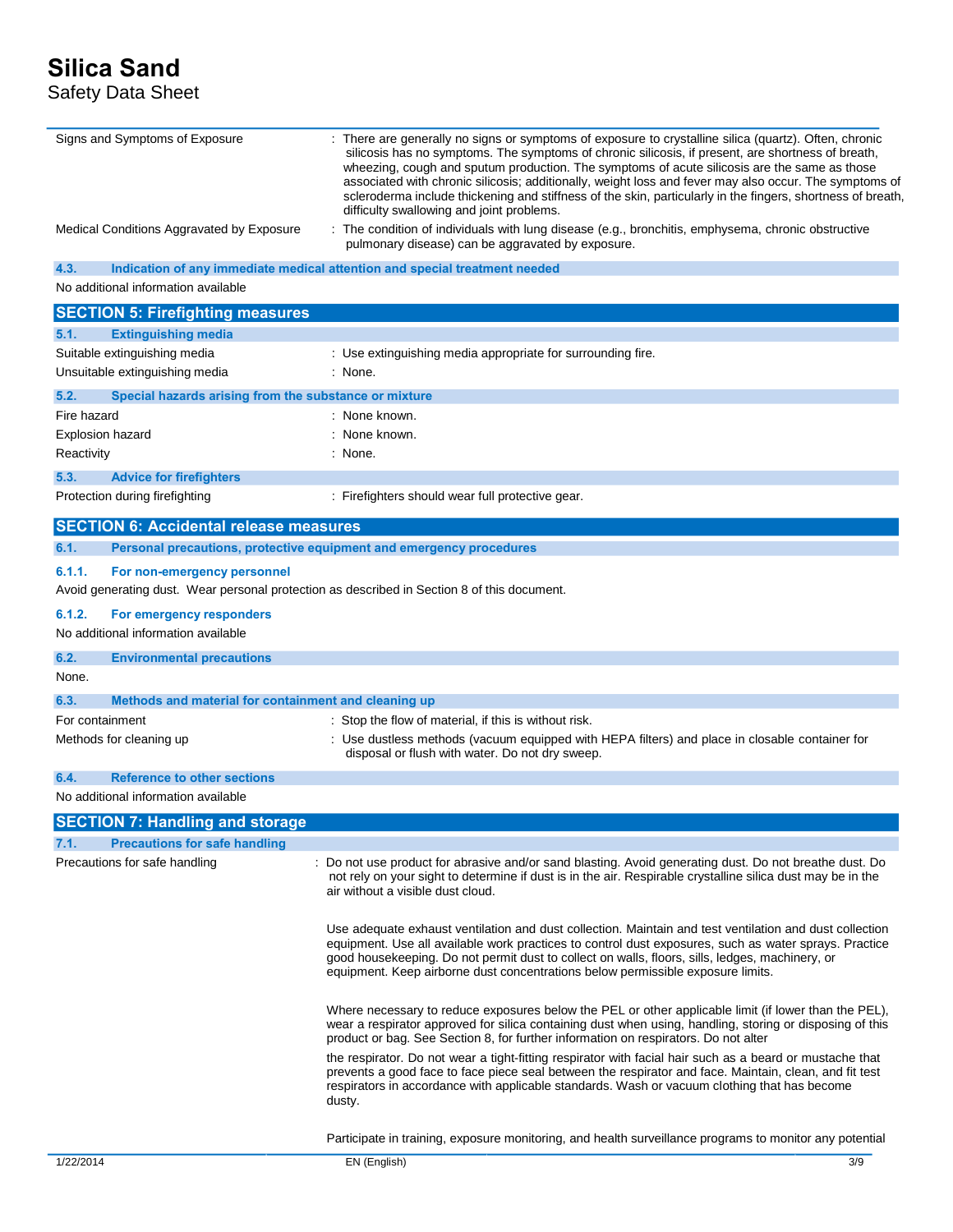Safety Data Sheet

### adverse health effects that may be caused by breathing respirable crystalline silica.

The OSHA Hazard Communication Standard, 29 CFR Sections 1910.1200, 1915.1200, 1917.28, 1918.90, 1926.59 and 1928.21, and state and local worker or community "right-to-know" laws and regulations should be strictly followed.

#### **7.2. Conditions for safe storage, including any incompatibilities**

Storage conditions **Storage conditions** : Use dust collection to trap dust produced during loading and unloading.

# **7.3. Specific end use(s)**

Manufacturing.

# **SECTION 8: Exposure controls/personal protection**

## **8.1. Control parameters**

Exposure Limits (respirable fraction) in air for Crystalline Silica (quartz):

| Quartz (14808-60-7)                                                      |                                |                           |
|--------------------------------------------------------------------------|--------------------------------|---------------------------|
| USA ACGIH<br>(8-Hour Time Weighted<br>Average)                           | ACGIH TWA (mg/m <sup>3</sup> ) | $0.025$ mg/m <sup>3</sup> |
| USA MSHA/OSHA<br>(8-Hour Time Weighted<br>Average)                       | PEL                            | 10 mg/m3 / % SiO2+2       |
| <b>NIOSH</b><br>(10-Hour Time Weighted<br>Average, 4--hour work<br>week) | <b>TWA</b>                     | $0.05$ mg/m $3$           |

Note: The OSHA PEL for crystalline silica as tridymite and cristobalite is one-half the PEL for crystalline silica (quartz); the ACGIH TLV for crystalline silica as cristobalite is equal to the TLV for crystalline silica as quartz. In 2005, ACGIH withdrew the TLV for crystalline silica as tridymite. Refer to Section 10 for thermal stability information for crystalline silica (quartz).

| 8.2.<br><b>Exposure controls</b> |                                                                                                                                                                                                                                                                                                                                                                                                                                                                                                                                                                                                                                                                                                                                                                                                                                                                                                                                                                                                                                                                                                                                                                                                                       |
|----------------------------------|-----------------------------------------------------------------------------------------------------------------------------------------------------------------------------------------------------------------------------------------------------------------------------------------------------------------------------------------------------------------------------------------------------------------------------------------------------------------------------------------------------------------------------------------------------------------------------------------------------------------------------------------------------------------------------------------------------------------------------------------------------------------------------------------------------------------------------------------------------------------------------------------------------------------------------------------------------------------------------------------------------------------------------------------------------------------------------------------------------------------------------------------------------------------------------------------------------------------------|
| Appropriate engineering controls | : Ventilation: Use local exhaust, general ventilation or natural ventilation adequate to maintain<br>exposures below appropriate exposure limits.                                                                                                                                                                                                                                                                                                                                                                                                                                                                                                                                                                                                                                                                                                                                                                                                                                                                                                                                                                                                                                                                     |
|                                  | Other control measures: Respirable dust and quartz levels should be monitored requiarly. Dust<br>and quartz levels in excess of appropriate exposure limits should be reduced by all feasible<br>engineering controls, including (but not limited to) dust suppression (wetting), ventilation, process<br>enclosure, and enclosed employee work stations.                                                                                                                                                                                                                                                                                                                                                                                                                                                                                                                                                                                                                                                                                                                                                                                                                                                             |
| Hand protection                  | : Use impervious gloves such as neoprene, nitrile, or rubber for hand protection. :                                                                                                                                                                                                                                                                                                                                                                                                                                                                                                                                                                                                                                                                                                                                                                                                                                                                                                                                                                                                                                                                                                                                   |
| Eye protection                   | Chemical goggles or safety glasses.                                                                                                                                                                                                                                                                                                                                                                                                                                                                                                                                                                                                                                                                                                                                                                                                                                                                                                                                                                                                                                                                                                                                                                                   |
| Skin and body protection         | : Wear suitable working clothes.                                                                                                                                                                                                                                                                                                                                                                                                                                                                                                                                                                                                                                                                                                                                                                                                                                                                                                                                                                                                                                                                                                                                                                                      |
| Respiratory protection           | : This product is not to be used for abrasive blasting. Consult with OSHA regulations and NIOSH<br>recommendations to determine the appropriate respiratory protection during use of this product.<br>Use only NIOSH-approved respiratory protection equipment. Avoid breathing dust produced<br>during the use and handling of this product. If the workplace airborne crystalline silica<br>concentration is unknown for a given task, conduct air monitoring to determine the appropriate<br>level of respiratory protection. Consult with a certified industrial hygienist, your insurance risk<br>manager, or the OSHA Consultative Services group for detailed information. Ensure appropriate<br>respirators are worn during and following the task, including clean up or whenever airborne dust is<br>present, to ensure worker exposures remain below occupational health limits. Provisions<br>should be made for a respiratory protection training program (see 29 CFR 1910.134 -<br>Respiratory Protection for minimum program requirements). See also ANSI standard Z88.2 (latest<br>revision) "American National Standard for Respiratory Protection," 29 CFR 1910.134 and<br>1926.103, and 42 CFR 84. |
|                                  | Respirator Recommendations: For respirable quartz levels that exceed or are likely to exceed<br>appropriate exposure limits, a NIOSH-approved 100 series particulate filter respirator must be<br>worn. If respirable quartz levels exceed or are likely to exceed an 8 hour-TWA of 0.5 mg/m3, a<br>NIOSH-approved air purifying, full-face respirator with a 100 series particulate filter must be<br>worn. Respirator use must comply with applicable MSHA or OSHA standards, which include<br>Badger Mining Corporation Last Revised: August 2010 MSDS for Silica provisions for a user<br>training program, respirator maintenance and cleaning, respirator fit testing, and other<br>requirements. For additional information contact NIOSH at 1-800-35-NIOSH or visit website:                                                                                                                                                                                                                                                                                                                                                                                                                                  |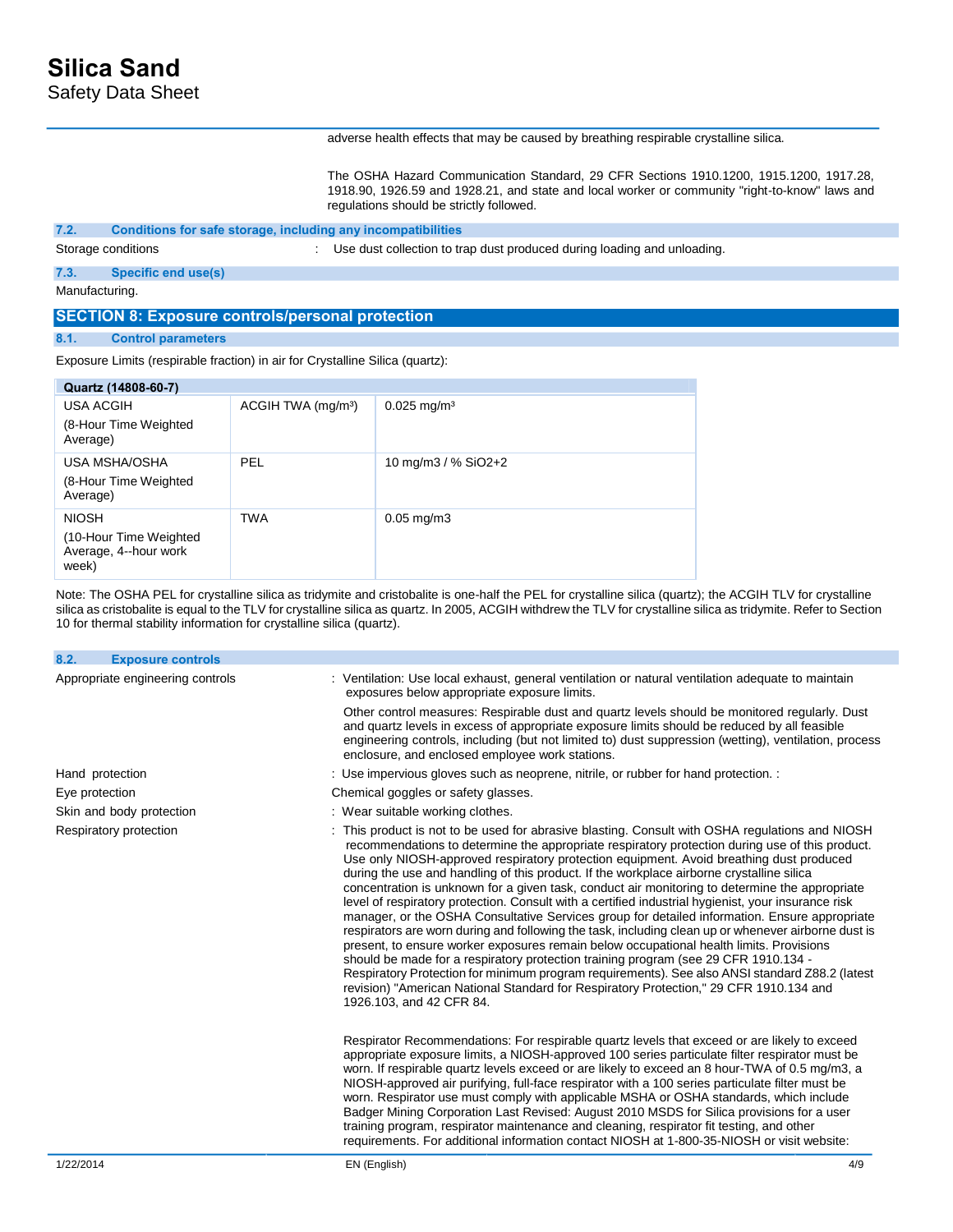|                                                    | http://www.cdc.gov/niosh/npg (search for crystalline silica).                                                                                                                                                                                                                                                                                                                                                                                                                               |
|----------------------------------------------------|---------------------------------------------------------------------------------------------------------------------------------------------------------------------------------------------------------------------------------------------------------------------------------------------------------------------------------------------------------------------------------------------------------------------------------------------------------------------------------------------|
|                                                    | Emergency or planned entry into unknown concentrations or IDLH conditions (50mg/m3 for<br>crystalline silica-quartz): Any self-contained breathing apparatus that has a full-face piece and is<br>operated in a pressure-demand or other positive-pressure mode or any supplied-air respirator<br>that has a full-face piece and is operated in a pressure-demand or other positive-pressure mode<br>in combination with an auxiliary self-contained positive-pressure breathing apparatus. |
|                                                    | Escape from unknown or IDLH conditions (50mg/m3 for crystalline silica-quartz): Any<br>airpurifying, full-face piece respirator with a high-efficiency particulate filter or any appropriate<br>escape-type, self-contained breathing apparatus.                                                                                                                                                                                                                                            |
| <b>General Hygiene Considerations</b>              | $\therefore$ There are no known hazards associated with this material when used as recommended. The<br>guidelines in this SDS are recognized as good industrial hygiene practices. Avoid breathing dust.<br>Wash dust-exposed skin with soap and water before eating, drinking, smoking, and using toilet<br>facilities.                                                                                                                                                                    |
| <b>SECTION 9: Physical and chemical properties</b> |                                                                                                                                                                                                                                                                                                                                                                                                                                                                                             |

| Information on basic physical and chemical properties<br>9.1. |                                    |
|---------------------------------------------------------------|------------------------------------|
| Physical state                                                | : Solid                            |
| Appearance                                                    | : Granular, crushed or ground sand |
| Color                                                         | : White or tan                     |
| Odor                                                          | : Odorless.                        |
| Odor threshold                                                | : No data available                |
| рH                                                            | : No data available                |
| Relative evaporation rate (butylacetate=1)                    | : No data available                |
| Melting point                                                 | : 3110 °F                          |
| Freezing point                                                | : No data available                |
| Boiling point                                                 | : 4046 °F                          |
| Flash point                                                   | No data available                  |
| Self ignition temperature                                     | : No data available                |
| Decomposition temperature                                     | : No data available                |
| Flammability (solid, gas)                                     | : No data available                |
| Vapor pressure                                                | : No data available                |
| Relative vapor density at 20 °C                               | : No data available                |
| Specific gravity                                              | : 2.66                             |
| Solubility                                                    | : Insoluble                        |
| Log Pow                                                       | : No data available                |
| Log Kow                                                       | : No data available                |
| Viscosity, kinematic                                          | : No data available                |
| Viscosity, dynamic                                            | : No data available                |
| <b>Explosive properties</b>                                   | : No data available                |
| Oxidising properties                                          | : No data available                |
| <b>Explosive limits</b>                                       | : No data available                |
| 9.2.<br><b>Other information</b>                              |                                    |

No additional information available

|                  | <b>SECTION 10: Stability and reactivity</b>                      |  |  |  |
|------------------|------------------------------------------------------------------|--|--|--|
| 10.1.            | <b>Reactivity</b>                                                |  |  |  |
| None.            |                                                                  |  |  |  |
| 10.2.            | <b>Chemical stability</b>                                        |  |  |  |
|                  | The product is stable at normal handling and storage conditions. |  |  |  |
| 10.3.            | <b>Possibility of hazardous reactions</b>                        |  |  |  |
|                  | Will not occur.                                                  |  |  |  |
| 10.4.            | <b>Conditions to avoid</b>                                       |  |  |  |
| Dust generation. |                                                                  |  |  |  |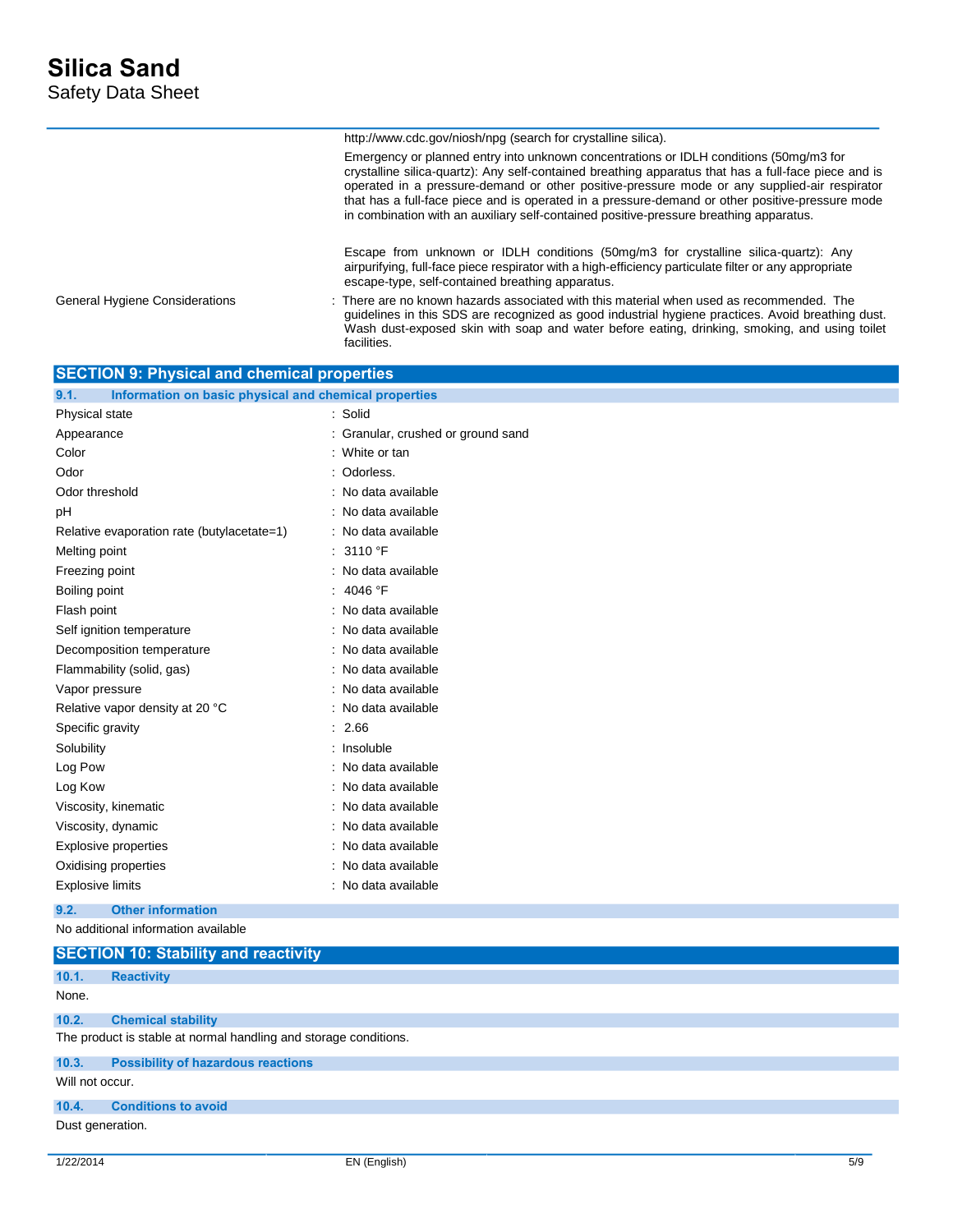## **10.5. Incompatible materials**

Contact with powerful oxidizing agents such as fluorine, boron trifluoride, chlorine trifluoride, manganese trixode, oxygen difluoride, hydrogen peroxide, and others may cause fires and/or explosions. Heating a mixture of powdered magnesium with slightly wet silica may cause a violent explosion .A violent reaction may result from combination of manganese trifluoride and silica. Finely divided silica will often react with burning sodium. Combination with xenon hexafluoride may form the explosive zenon trioxide.

### **10.6. Hazardous decomposition products**

Silica will dissolve in hexafluoric acid and produce a corrosive gas (silicon tetrafluoride).

|       | <b>SECTION 11: Toxicological information</b> |
|-------|----------------------------------------------|
| 11.1. | Information on toxicological effects         |

| Acute toxicity                    | : Harmful if swallowed.                                                                                                                                                                                                                                                                                                                                                                                                                                                                                                                                                                                                                                                                                                                                                                                                                                                                                                                                                                                                                                                               |
|-----------------------------------|---------------------------------------------------------------------------------------------------------------------------------------------------------------------------------------------------------------------------------------------------------------------------------------------------------------------------------------------------------------------------------------------------------------------------------------------------------------------------------------------------------------------------------------------------------------------------------------------------------------------------------------------------------------------------------------------------------------------------------------------------------------------------------------------------------------------------------------------------------------------------------------------------------------------------------------------------------------------------------------------------------------------------------------------------------------------------------------|
| <b>Silica Sand</b>                |                                                                                                                                                                                                                                                                                                                                                                                                                                                                                                                                                                                                                                                                                                                                                                                                                                                                                                                                                                                                                                                                                       |
| ATE (oral)                        | 500.000 mg/kg bodyweight                                                                                                                                                                                                                                                                                                                                                                                                                                                                                                                                                                                                                                                                                                                                                                                                                                                                                                                                                                                                                                                              |
| Quartz (14808-60-7)               |                                                                                                                                                                                                                                                                                                                                                                                                                                                                                                                                                                                                                                                                                                                                                                                                                                                                                                                                                                                                                                                                                       |
| LD50 oral rat                     | 500 mg/kg                                                                                                                                                                                                                                                                                                                                                                                                                                                                                                                                                                                                                                                                                                                                                                                                                                                                                                                                                                                                                                                                             |
| ATE (oral)                        | 500.000 mg/kg                                                                                                                                                                                                                                                                                                                                                                                                                                                                                                                                                                                                                                                                                                                                                                                                                                                                                                                                                                                                                                                                         |
| Skin corrosion/irritation         | Not classified                                                                                                                                                                                                                                                                                                                                                                                                                                                                                                                                                                                                                                                                                                                                                                                                                                                                                                                                                                                                                                                                        |
| Serious eye damage/irritation     | Not classified                                                                                                                                                                                                                                                                                                                                                                                                                                                                                                                                                                                                                                                                                                                                                                                                                                                                                                                                                                                                                                                                        |
| Respiratory or skin sensitisation | Not classified                                                                                                                                                                                                                                                                                                                                                                                                                                                                                                                                                                                                                                                                                                                                                                                                                                                                                                                                                                                                                                                                        |
| Germ cell mutagenicity            | : Not classified                                                                                                                                                                                                                                                                                                                                                                                                                                                                                                                                                                                                                                                                                                                                                                                                                                                                                                                                                                                                                                                                      |
| Carcinogenicity                   | May cause cancer.                                                                                                                                                                                                                                                                                                                                                                                                                                                                                                                                                                                                                                                                                                                                                                                                                                                                                                                                                                                                                                                                     |
|                                   | IARC - The International Agency for Research on Cancer ("IARC") concluded that "crystalline silica in<br>the form of quartz or cristobalite dust is carcinogenic to humans (Group 1)". For further information on<br>the IARC evaluation, see IARC Monographs on the Evaluation of Carcinogenic Risks to Humans,<br>Volume 100C, "A Review of Human Carcinogens: Arsenic, Metals, Fibres and Dusts " (2011).<br>The American College of Occupational and Environmental Medicine ("ACOEM") notes: "In 1996,<br>[IARC] re-classified silica as a Class I human lung carcinogen, based on sufficient animal and human<br>data. Although the degree of increased risk varies (with relative risks ranging from 1.3 to 6.9), the risk<br>appears to be greatest in workers with silicosis who smoke. The cancer risk to silica-exposed workers<br>without silicosis (especially if they are not smokers) is less clear despite continuing research, some of<br>which has yielded disparate results." ACOEM, "Medical Surveillance of Workers Exposed to<br>Crystalline Silica", June 2005. |
|                                   | The EU Scientific Committee for Occupational Exposure Limits (SCOEL) concluded in June 2002<br>(SCOEL Sum Doc. 94-final): "The main effect in humans of inhalation of respirable silica dust is<br>silicosis. There is sufficient information to conclude that the relative risk of lung cancer is increased in<br>persons with silicosis (and apparently, not in employees without silicosis exposed to silica dust in<br>quarries and in the ceramic industry). Therefore preventing the onset of silicosis will also reduce the<br>risk."<br>cancer                                                                                                                                                                                                                                                                                                                                                                                                                                                                                                                                |

| Quartz (14808-60-7)                                   |                                                                                                                                                                                                          |
|-------------------------------------------------------|----------------------------------------------------------------------------------------------------------------------------------------------------------------------------------------------------------|
| IARC group                                            | 1 - Carcinogenic to humans                                                                                                                                                                               |
| National Toxicology Program (NTP) Status              | 2 - Known Human Carcinogens                                                                                                                                                                              |
| Reproductive toxicity                                 | : Not classified                                                                                                                                                                                         |
| Specific target organ toxicity (single exposure)      | : Not classified                                                                                                                                                                                         |
| Specific target organ toxicity (repeated<br>exposure) | : May cause damage to organs through prolonged or repeated exposure.                                                                                                                                     |
|                                                       | The method of exposure that can lead to the adverse health effects described below is<br>inhalation.                                                                                                     |
|                                                       | <b>Silicosis:</b> The major concern is silicosis, caused by the inhalation of respirable crystalline silica<br>dust. Silicosis can exist in several forms, chronic (or ordinary), accelerated, or acute. |
|                                                       | Chronic or Ordinary Silicosis is the most common form of silicosis, and can occur after many                                                                                                             |
| 1/22/2014                                             | EN (English)<br>6/9                                                                                                                                                                                      |

 $c$ ancer risk."  $\blacksquare$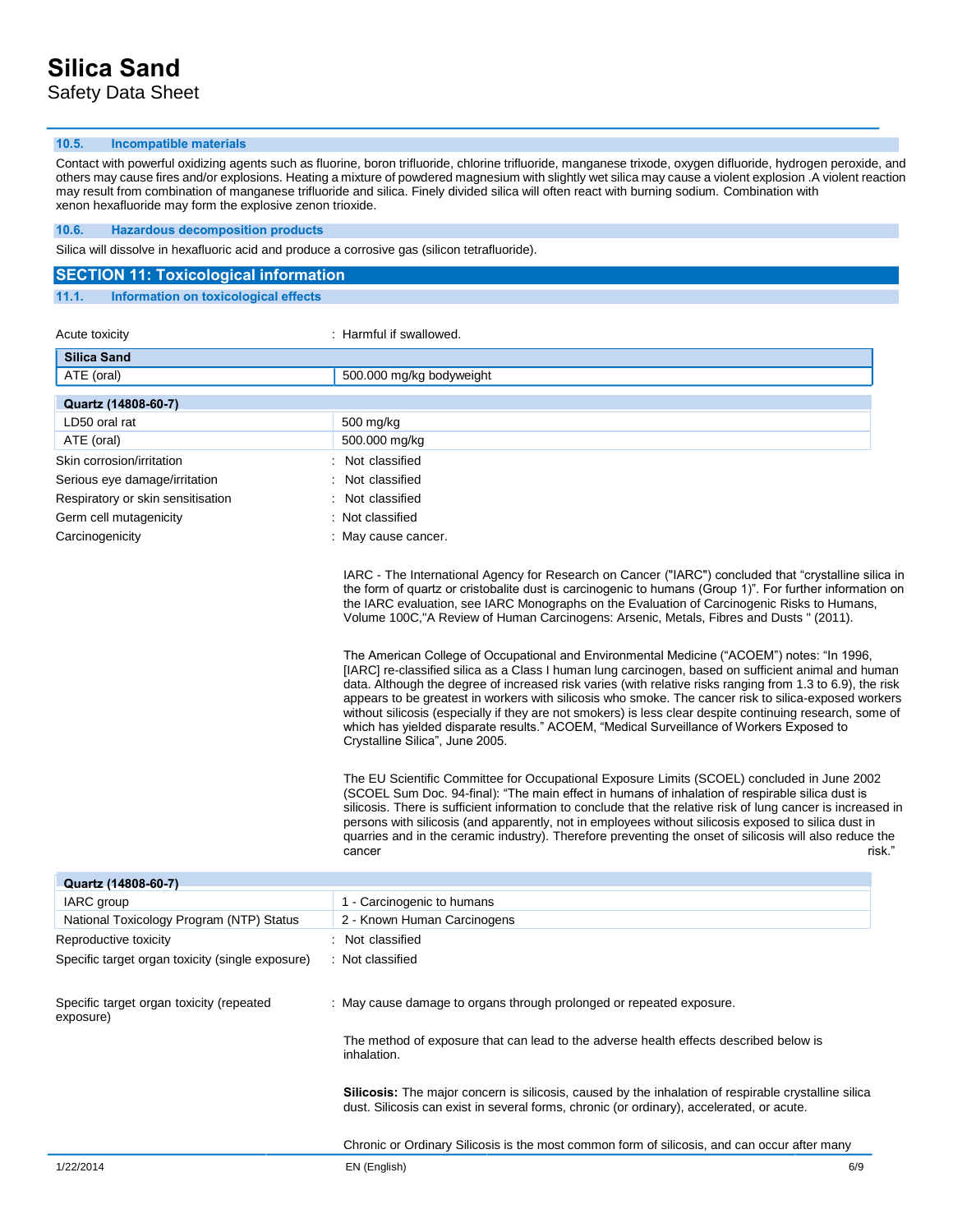years (15 to 20 or more) of prolonged repeated inhalation of relatively low levels of airborne respirable crystalline silica dust. It is further defined as either simple or complicated silicosis. Simple silicosis is characterized by lung lesions (shown as radiographic opacities) less than 1 centimeter in diameter, primarily in the upper lung zones. Often, simple silicosis is not associated with symptoms, detectable changes in lung function or disability. Simple silicosis may be progressive and may develop into complicated silicosis or progressive massive fibrosis (PMF). Complicated silicosis or PMF is characterized by lung lesions (shown as radiographic opacities) greater than 1 centimeter in diameter. Although there may be no symptoms associated with complicated silicosis or PMF, the symptoms, if present, are shortness of breath and cough. Complicated silicosis or PMF may be associated with decreased lung function and may be disabling. Advanced complicated silicosis or PMF may lead to death. Advanced complicated silicosis or PMF can result in heart disease secondary to the lung disease (cor pumonale).

Accelerated Silicosis can occur with prolonged repeated inhalation of high concentrations of respirable crystalline silica over a relatively short period; the lung lesions can appear within five (5) years of initial exposure. Progression can be rapid. Accelerated silicosis is similar to chronic or ordinary silicosis, except that lung lesions appear earlier and progression is more rapid.

Acute Silicosis can occur after the repeated inhalation of very high concentrations of respirable crystalline silica over a short time period, sometimes as short as a few months. The symptoms of acute silicosis include progressive shortness of breath, fever, cough, weakness and weight loss. Acute silicosis is fatal.

**Autoimmune Diseases:** Several studies have reported excess cases of several autoimmune disorders, -- scleroderma, systemic lupus erythematosus, rheumatoid arthritis -- among silicaexposed workers).

**Tuberculosis:** Individuals with silicosis are at increased risk to develop pulmonary tuberculosis, if exposed to tuberculosis bacteria. Individuals with chronic silicosis have a three-fold higher risk of contracting tuberculosis than similar individuals without silicosis.

**Kidney Disease:** Several studies have reported excess cases of kidney diseases, including end stage renal disease, among silica-exposed workers. For additional information on the subject, the following may be consulted: "Kidney Disease and Silicosis", Nephron, Volume 85, pp. 14-19  $(2000)$ .

**Non-Malignant Respiratory Diseases:** The reader is referred to Section 3.5 of the NIOSH Special Hazard Review cited below, for information concerning the association between exposure to crystalline silica and chronic bronchitis, emphysema and small airways disease. There are studies that disclose an association between dusts found in various mining occupations and non-malignant respiratory diseases, particularly among smokers. It is unclear whether the observed associations exist only with underlying silicosis, only among smokers, or result from exposure to mineral dusts generally (independent of the presence or absence of crystalline silica, or the level of crystalline silica in the dust).

#### Sources of information:

The NIOSH Hazard Review - Occupational Effects of Occupational Exposure to Respirable Crystalline Silica published in April 2002 summarizes and discusses the medical and epidemiological literature on the health risks and diseases associated with occupational exposures to respirable crystalline silica. The NIOSH Hazard Review should be consulted for additional information, and citations to published studies on health risks and diseases associated with occupational exposure to respirable crystalline silica. The NIOSH Hazard Review is available from NIOSH - Publications Dissemination, 4676 Columbia Parkway, Cincinnati, OH 45226, or through the NIOSH web site[, www.cdc.gov/niosh/topics/silica,](http://www.cdc.gov/niosh/topics/silica/) then click on the link "NIOSH Hazard Review: Health Effects of Occupational Exposure to Respirable Crystalline Silica".

Aspiration hazard : Not classified

# **SECTION 12: Ecological information**

**12.1. Toxicity**

No additional information available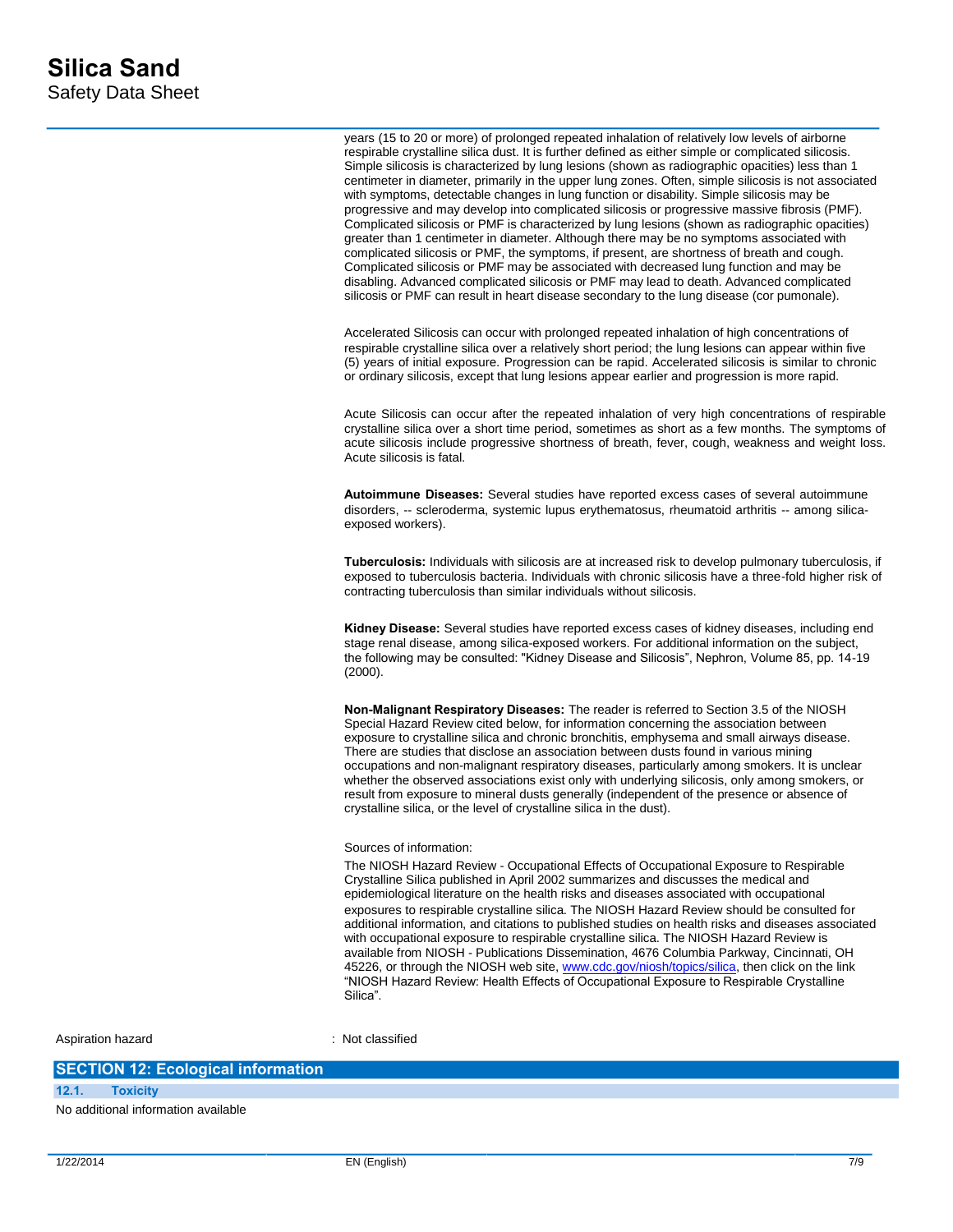# **Silica Sand**

Safety Data Sheet

**12.2. Persistence and degradability**

No additional information available

#### **12.3. Bioaccumulative potential**

No additional information available

#### **12.4. Mobility in soil**

No additional information available

# **12.5. Other adverse effects**

No additional information available

### **SECTION 13: Disposal considerations**

# **13.1. Waste treatment methods**

Waste disposal recommendations : Dispose of contents/container in accordance with local/regional/national/international regulations.

### **SECTION 14: Transport information**

#### In accordance with DOT

Crystalline Silica (quartz) is not a hazardous material for purpose of transportation under the U.S. Department of Transportation Table of Hazardous Materials, 49 CFR 172.101.

### **SECTION 15: Regulatory information**

**15.1. US Federal regulations** 

#### **Quartz (14808-60-7)**

Listed on the United States TSCA (Toxic Substances Control Act) inventory

TSCA No.: Crystalline silica (quartz) appears on the EPA TSCA inventory under the CAS No. 14808-60-7.

RCRA: Crystalline silica (quartz) is not classified as a hazardous waste under the Resource Conservation and Recovery Act, or its regulations, 40 CFR §261 et seq.

CERCLA: Crystalline silica (quartz) is not classified as a hazardous substance under regulations of the Comprehensive Environmental Response Compensation and Liability Act (CERCLA), 40 CFR §302.

Emergency Planning and Community Right to Know Act (SARA Title III): Crystalline silica (quartz) is not an extremely hazardous substance under Section 302 and is not a toxic chemical subject to the requirements of Section 313.

Clean Air Act: Crystalline silica (quartz) mined and processed by Superior Silica Sands, LLC is not processed with or does not contain any Class I or Class II ozone depleting substances.

FDA: Silica is included in the list of substances that may be included in coatings used in food contact surfaces, 21 CFR §175.300(b)(3)(xxvi).

NTP: Silica, crystalline (respirable size) is classified as Known to be a Human Carcinogen.

OSHA Carcinogen: Crystalline silica (quartz) is not listed.

**15.2. US State regulations** 

#### **Quartz (14808-60-7)** U.S. - California - Proposition 65 - Carcinogens List U.S. - California - Proposition 65 - Developmental Toxicity U.S. - California - Proposition 65 - Reproductive Toxicity - Female U.S. - California - Proposition 65 - Reproductive Toxicity - Male No significance risk level (NSRL) Yes **Quartz (14808-60-7)**  U.S. - Massachusetts - Right To Know List

U.S. - Minnesota - Hazardous Substance List

U.S. - New Jersey - Right to Know Hazardous Substance List

U.S. - Pennsylvania - RTK (Right to Know) List

California Proposition 65: Crystalline silica (airborne particles of respirable size) is classified as a substance known to the State of California to be a carcinogen.

California Inhalation Reference Exposure Level (REL): California established a chronic REL of 3 μg for silica (crystalline, respirable). A chronic REL is an airborne level of a substance at or below which no adverse health effects are anticipated in individuals indefinitely exposed to the substance at that level.